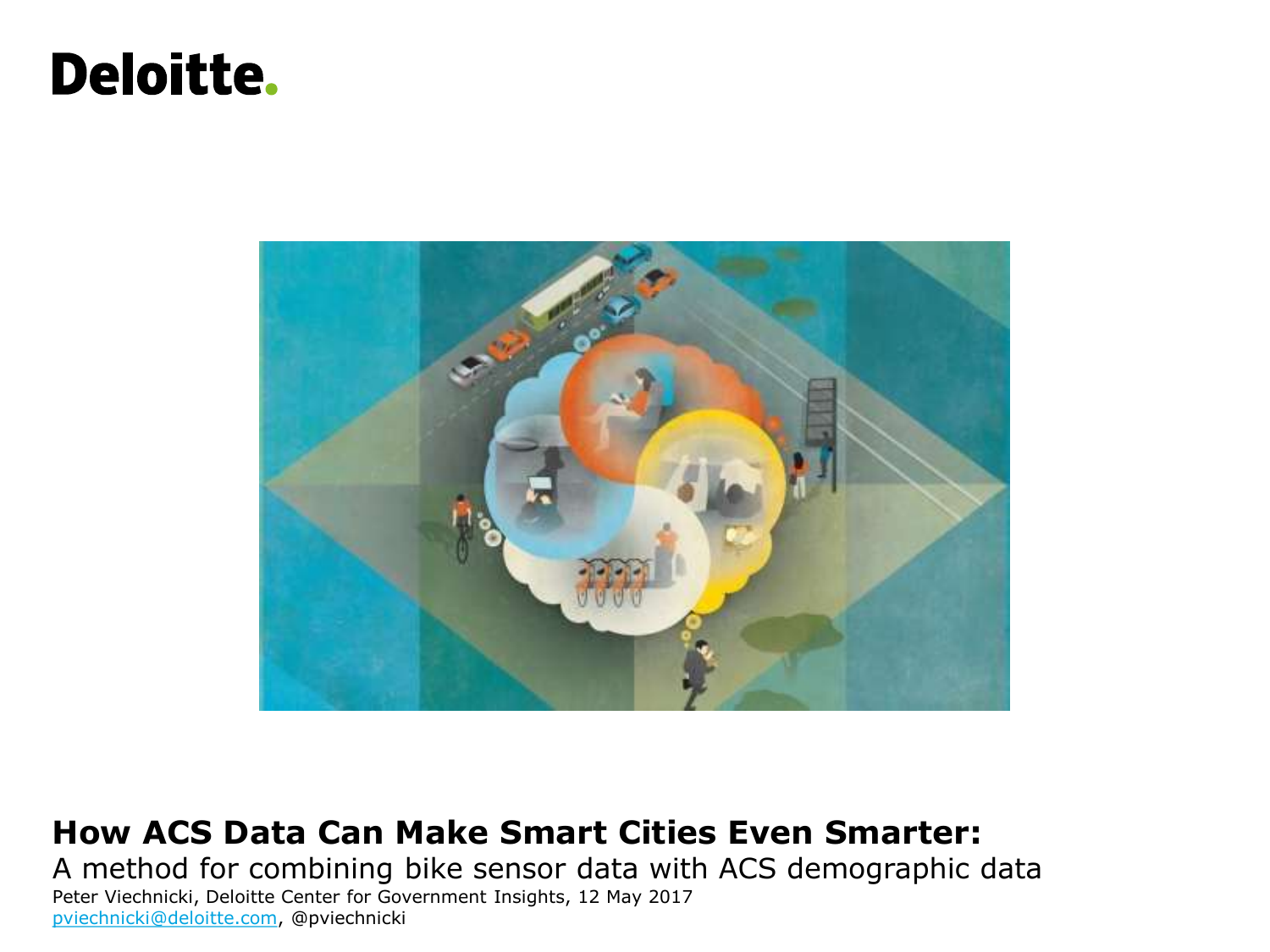## As Cities get 'Smarter', Sensors Proliferate *"The Instrumented Environment"*

**Solving the Mobility Problem**: means helping citizens get around cheaply, efficiently, safely

Cities are installing **sensors** to monitor flows of many kinds of traffic:

- Automobile
- Transit
- Bikers / Pedestrian

**BUT:** Having a flood of new data doesn't always clarify things...

**The solution?** Connecting demographic baseline data to sensor data can help derive meaning from this welter of information.

**The Bottom Line:** In this presentation we'll show how we can use dimensionality reduction techniques and spatial overlays to connect ACS data to bike counter data from the Washington DC region.

*Our method provides a clearer story from the bike counter data than is possible without ACS.*



*Picture credits: Bikearlington.com and http://www.ecocompteur.com/en/products/zelt-range/urban-zelt*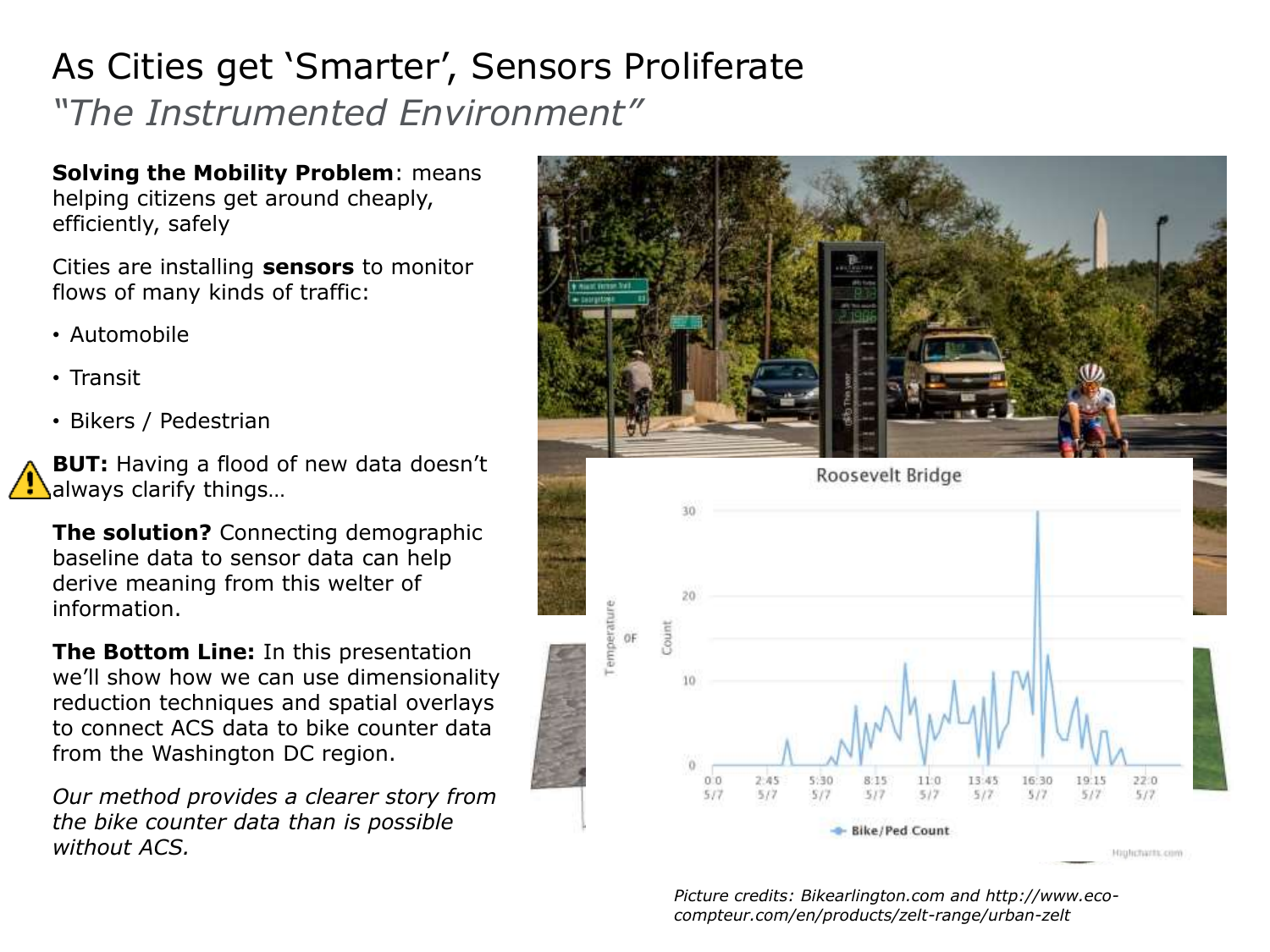## Context: Bike Commuting and Bike Count Sensors Washington, DC Region

- Tops nation in traffic congestion\*
- Small but growing cadre of bike commuters\*\*
	- **2010: 5.0%**
	- **2011: 5.41%**
	- **2012: 6.22%**
	- **2013: 6.91%**
	- **2014: 7.39%**
	- **2015: 7.87%**
- Growing Network of Bike Trails
- Increasing use of Sensors
- Bike trail usage data provided by regional partners (API)
- **But how to make sense of all the data generated by these sensors?**
- **Build on prior research:**
	- Weekend vs. weekday patterns (Jake VanderPlas, Seattle)
- Commuter vs. Recreational Counters (Fraser McLaughlin, Eco-Counter) *Sources:*

*\* Texas Transportation Institute Urban Mobility Scorecard \*\*ACS 5-year estimates, B08301 Means of Transportation to Work, DC MSA*

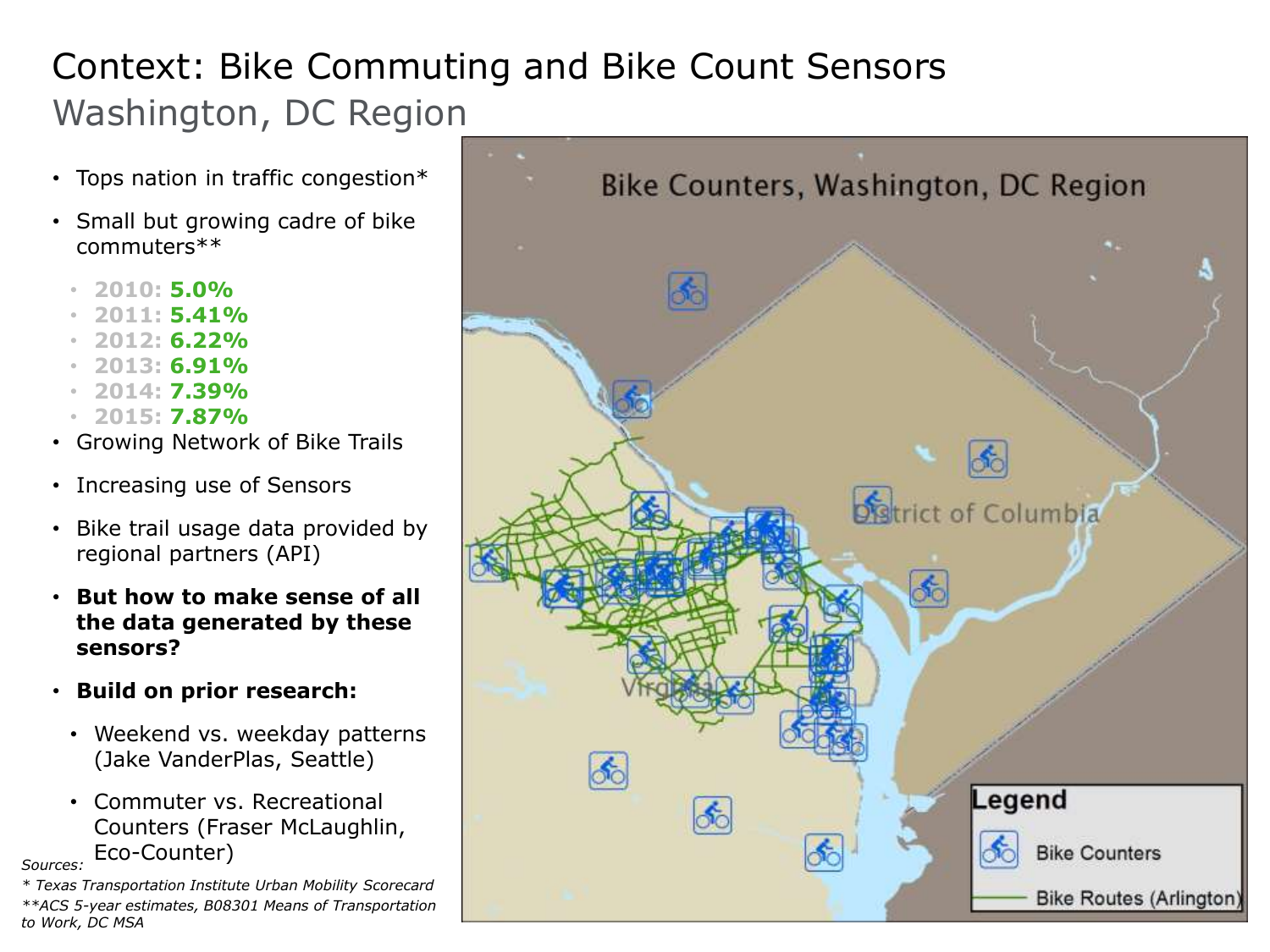## Data and Methods **Overview**



### **Data**

- Bike counters: 45 sensors collecting observations every hour for 3+ years
- (34,265 counter X days)
- ACS Demographic variables (2015 ACS 5 year estimates, census tract geography)

#### **Methods**

- Dimensionality reduction through Principal Component Analysis (PCA)
- Spatial Correlation of PCA factors to ACS variables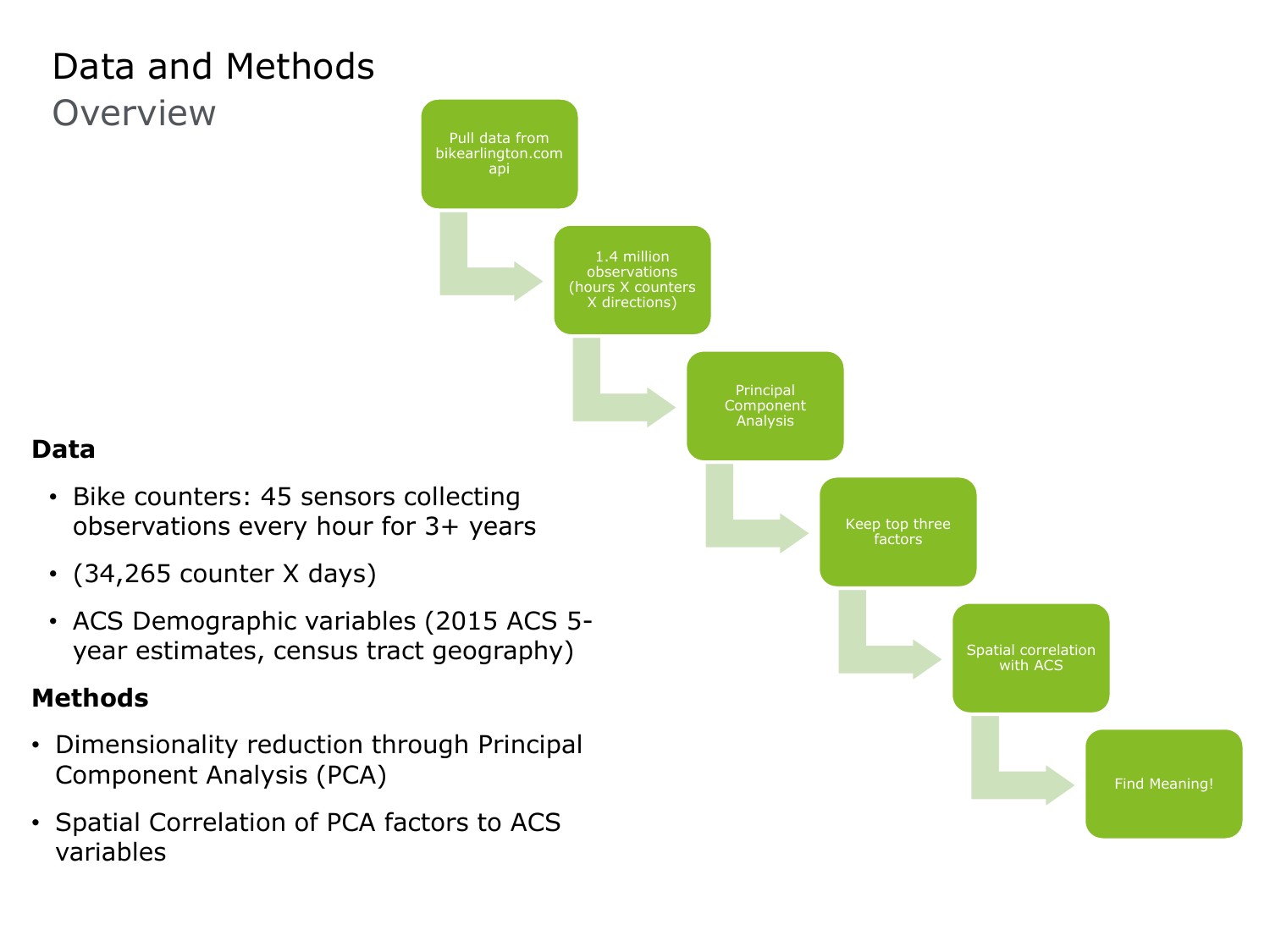## Methods Part 1: Dimensionality Reduction of Sensor Data Principal Component Analysis and Visualization

Follow method of VandenPlas for [Seattle biking patterns](https://jakevdp.github.io/blog/2015/07/23/learning-seattles-work-habits-from-bicycle-counts/):

- Convert each sensor-day to a 24 dimensional vector, 1 dim per hour
- Principal Component analysis reveals 3 significant factors explain
	- −Factor 1: Weekday commuting usage pattern
	- −Factor 2: Recreational (afternoon) usage
	- −Factor 3: High late-night (night shift?) usage
	- −Factor 4: 3-6 AM peak
- Visualize sensors in factor1 X factor2 space

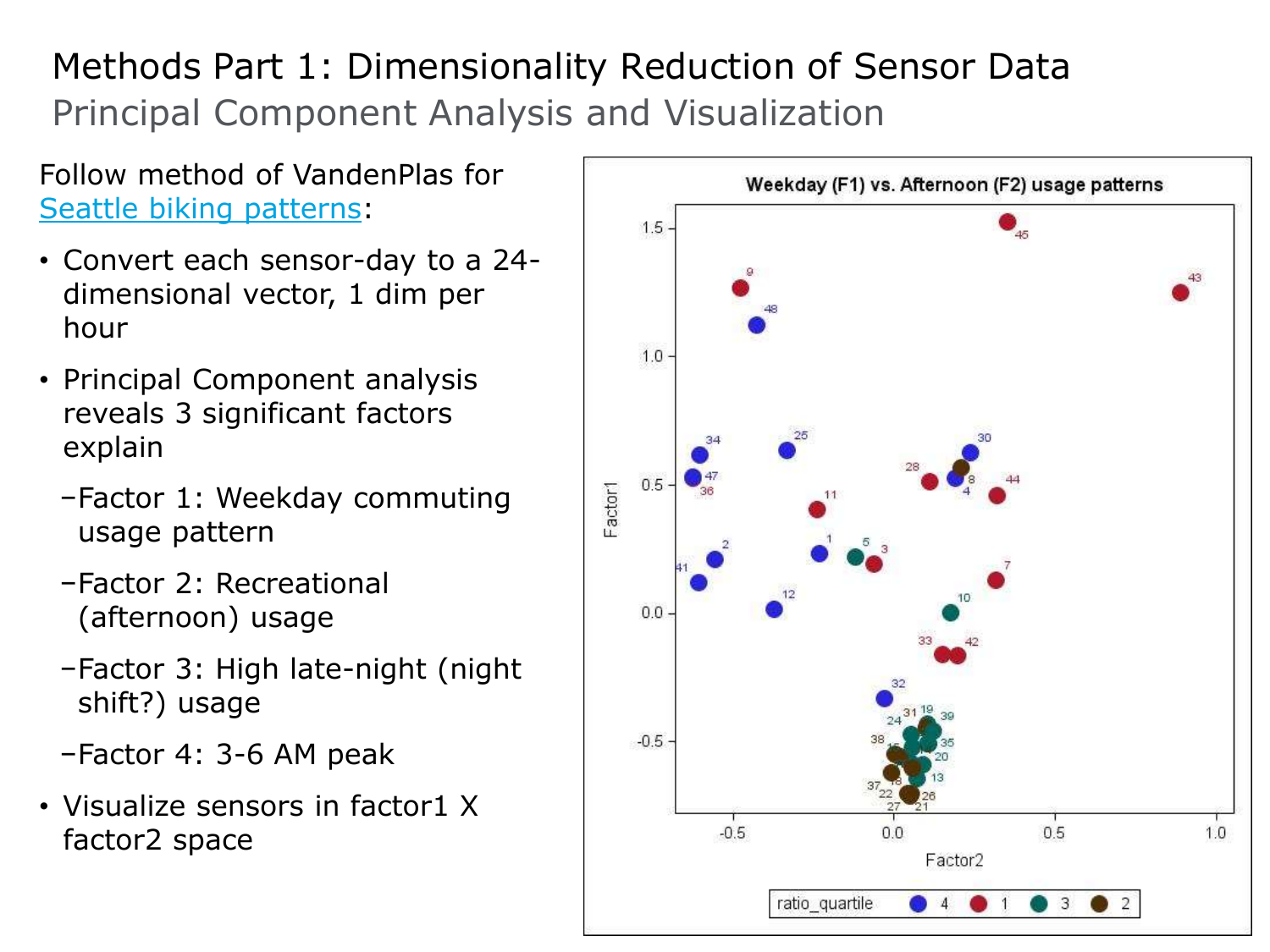## Methods Part 2: Spatial overlay of sensors with ACS data

**ACS data selection**: 2015 5-year census tract data for:

- Bike commuter modal share
- Commute characteristics
- Vehicle ownership
- Household size
- Age
- Education level
- income

**Select tracts within 1-mile radius of counter**

**Average ACS variables over list of tracts for each sensor**

**Calculate Pearson product-moment correlations between 3 PCA factors and ACS averages**

#### Sample Spatial Correlation with Bike Sensor PCA Factors

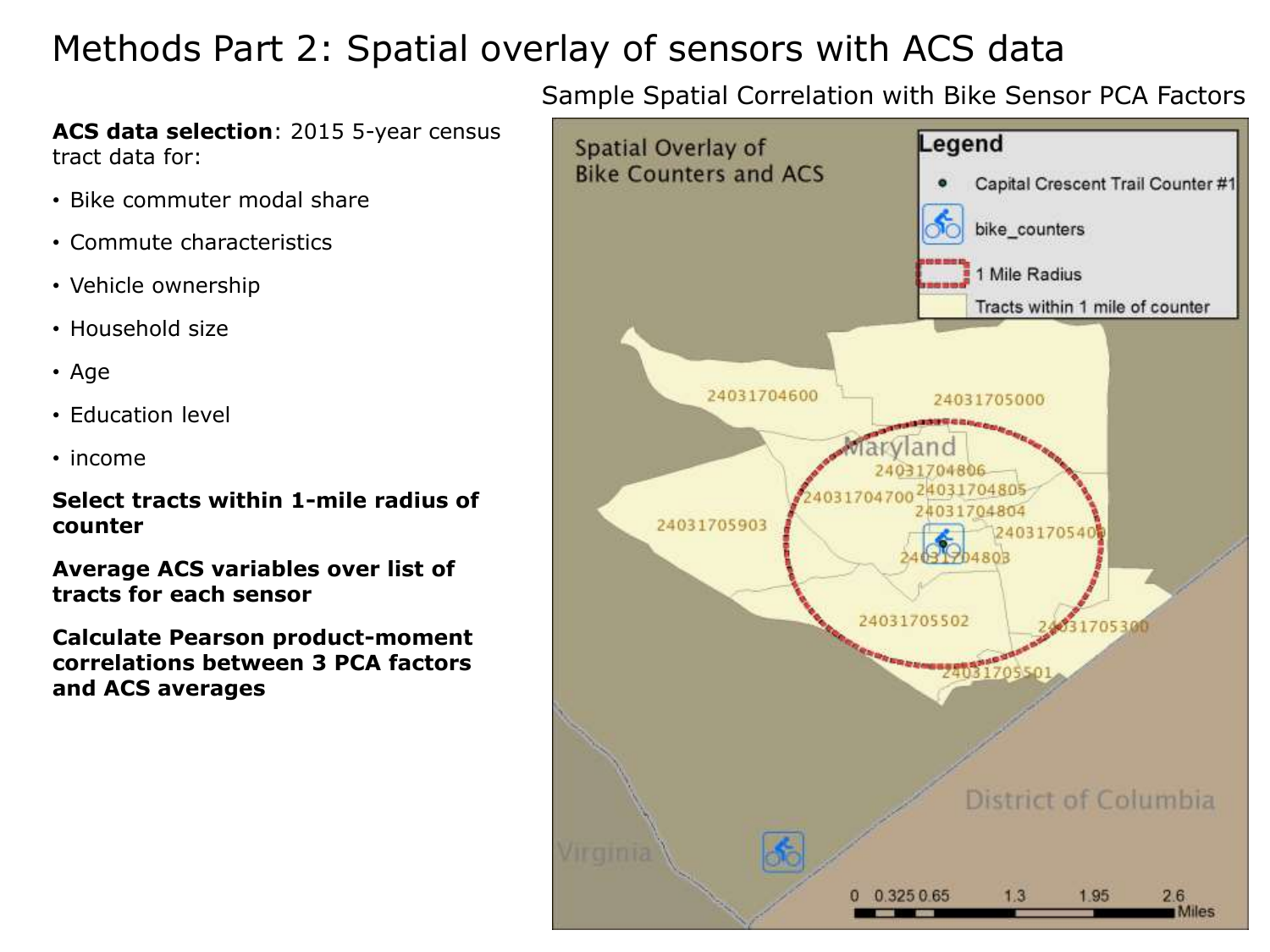Methods Part 3: Analysis and Results Identify significant\* correlates

#### **Commuter Segment correlates with:**

- Areas with high bike commute share and transit use
- Areas with fewer vehicles

#### **Recreational User Segment correlates with:**

- Transit use
- Longer commutes
- Younger residents
- Smaller households

#### **Late-night User Segment correlates with:**

- Younger residents
- Smaller households
- Lower incomes
- Longer commutes

| <b>ACS Correlate</b>                 | Factor 1:<br>Commuters | Factor 2:<br>Recreational | Factor 3: Late |
|--------------------------------------|------------------------|---------------------------|----------------|
| <b>Biking Share</b>                  | $\pm$                  |                           |                |
| <b>Transit Share</b>                 | $\overline{+}$         | $\pm$                     |                |
| <b>Vehicles Available</b>            |                        |                           |                |
| <b>Travel Time to</b><br><b>Work</b> |                        | $+$                       |                |
| <b>Median Age</b>                    |                        |                           |                |
| <b>HH Size</b>                       |                        |                           |                |
| <b>High Income</b><br><b>Share</b>   |                        |                           |                |
| Work in County<br><b>Share</b>       |                        |                           |                |

*\*Correlations significant at the level of p < .05*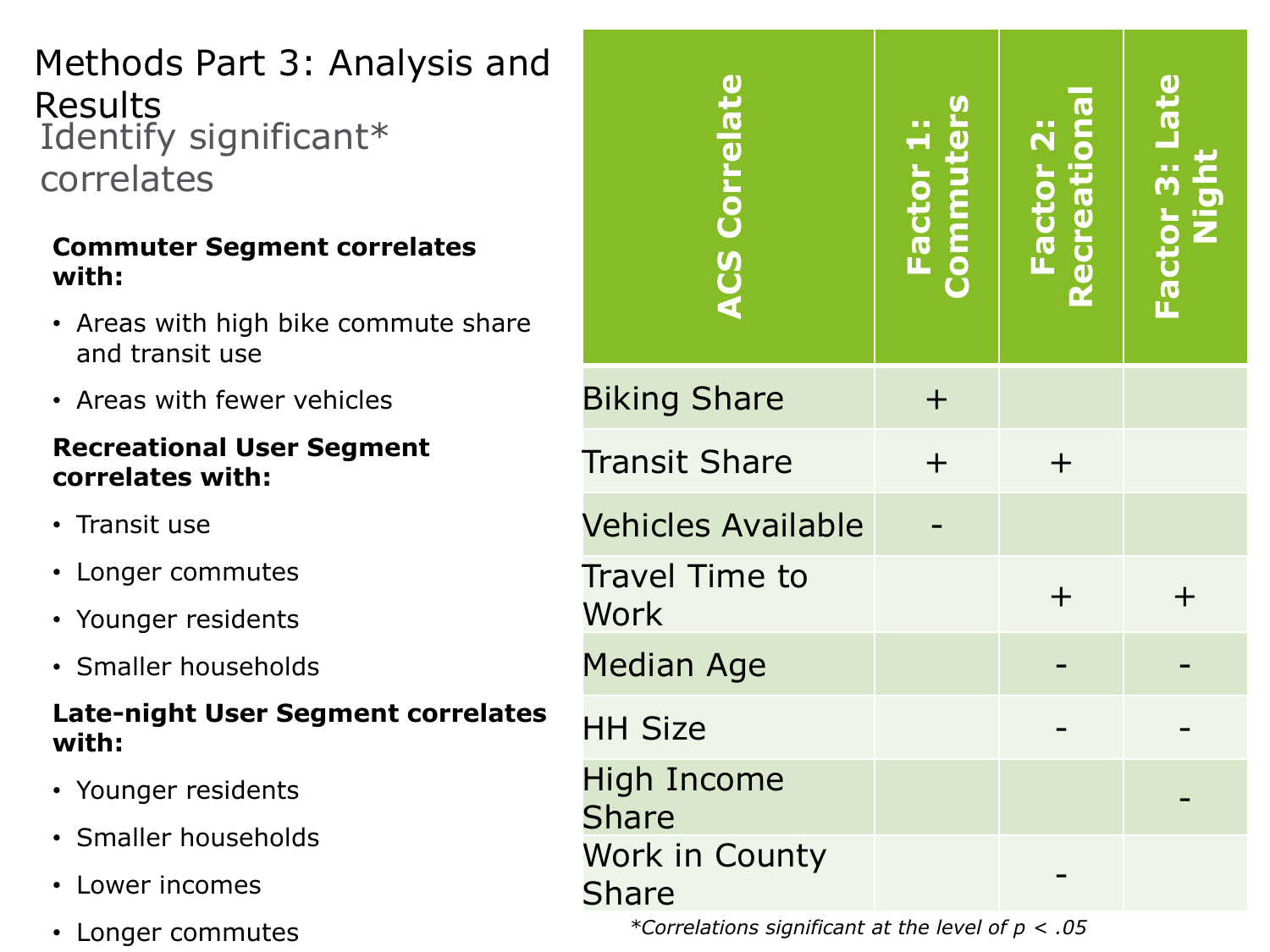## Discussion: Results and Future Research

#### **Generalizable Uses:**

- Make outlier detection of sensors more robust
- Predict usage patterns of points on trails
- Improve trail signage and lighting based on 3 user segments

#### **Future research:**

- Refine spatial correlation methods
- Rationalize choice of buffer distance
- Weight demographic variable averages using distance decay
- Use CTPP origin-destination data in addition to ACS
- Extend analysis to more complex traffic flows